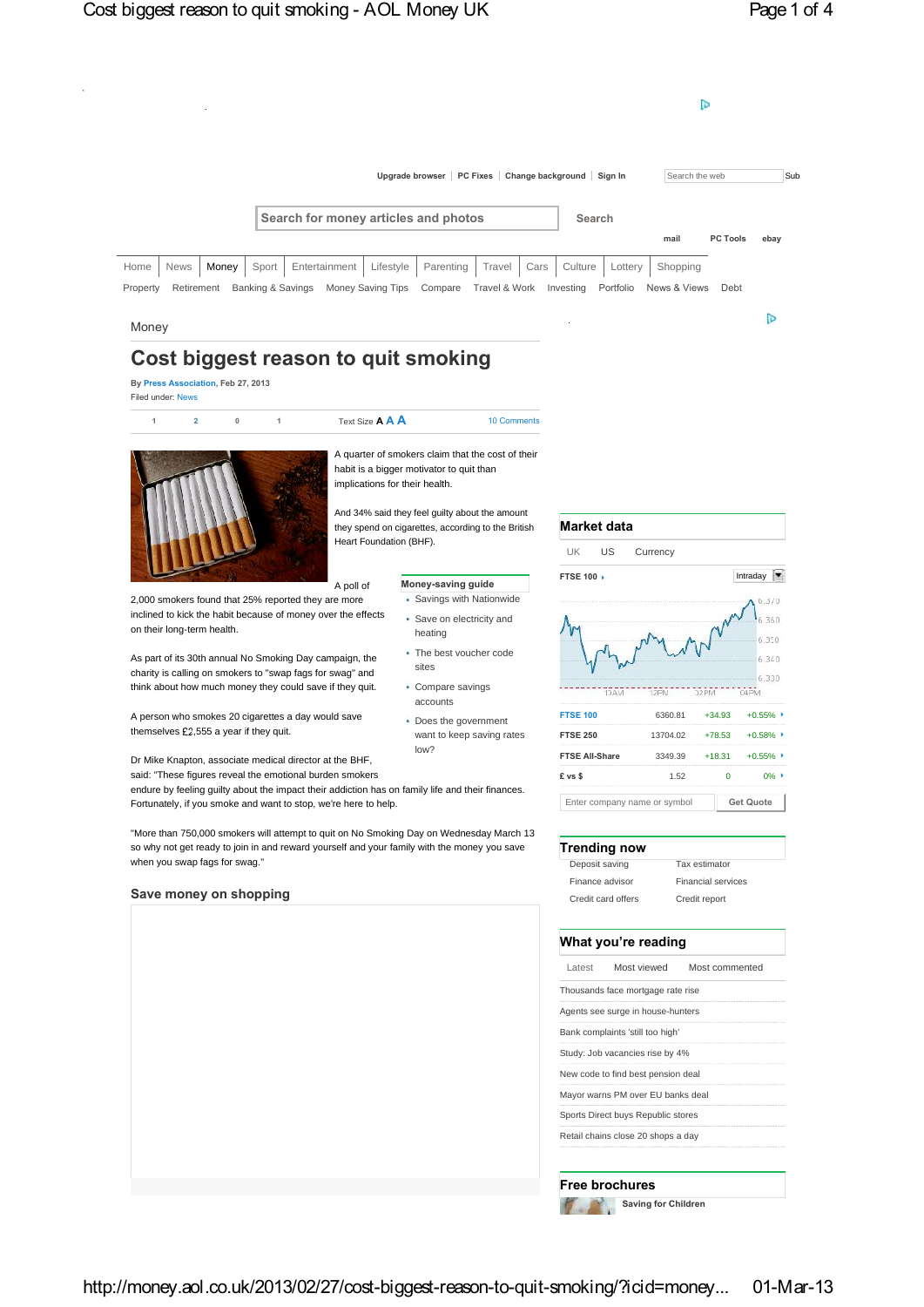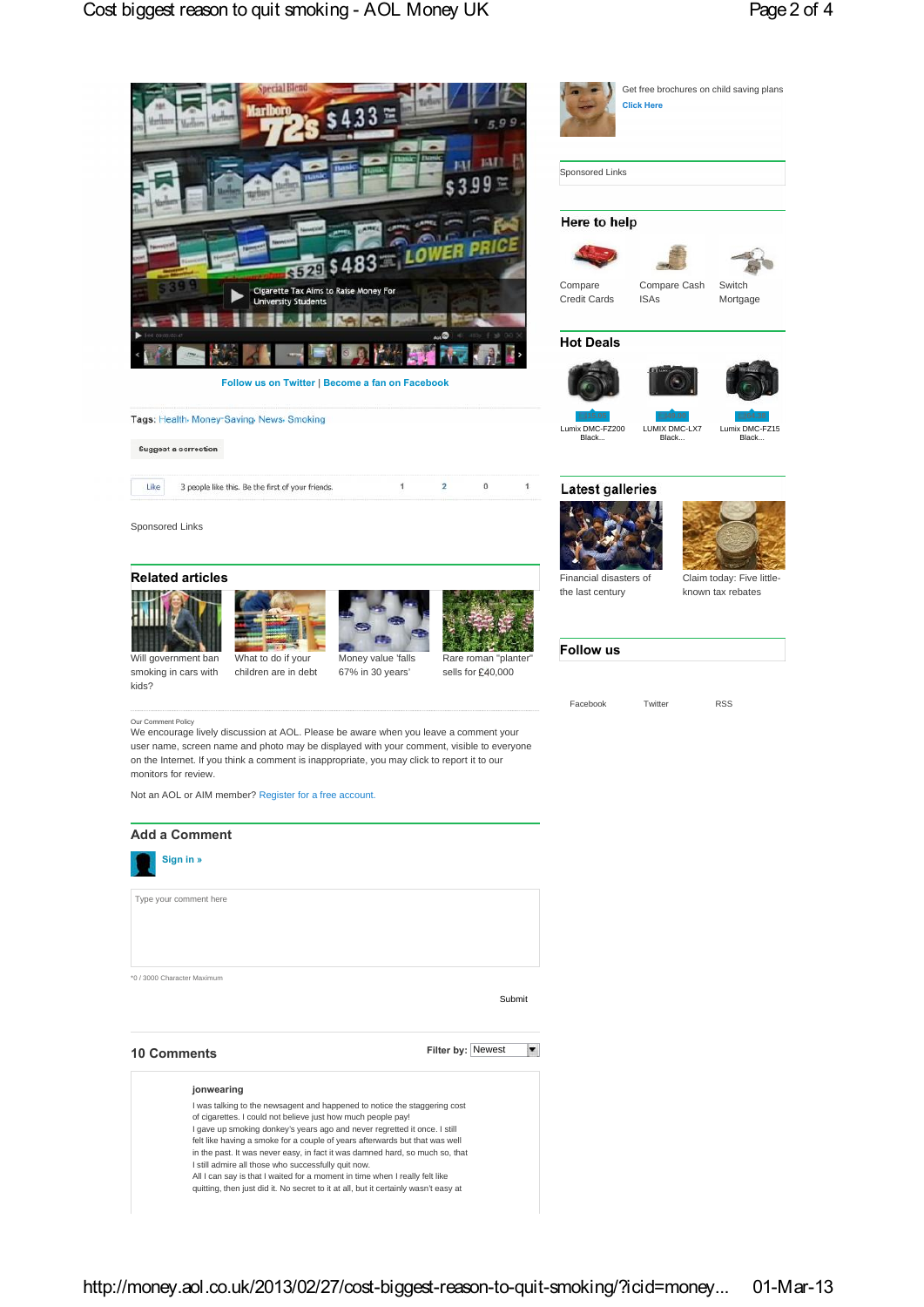|  | the time.<br>I gues this has saved me an utter fortune, looking at those prices!<br>Yesterday at 12:19 PM                                                                                                                                                                                                                                                                                                                                                                                                                                                                                                                                                                                                                                              |      | Most popular on AOL                                          |                                                                                                                                                                                                                     |
|--|--------------------------------------------------------------------------------------------------------------------------------------------------------------------------------------------------------------------------------------------------------------------------------------------------------------------------------------------------------------------------------------------------------------------------------------------------------------------------------------------------------------------------------------------------------------------------------------------------------------------------------------------------------------------------------------------------------------------------------------------------------|------|--------------------------------------------------------------|---------------------------------------------------------------------------------------------------------------------------------------------------------------------------------------------------------------------|
|  | alanjkults<br>Visit www.vipelectroniccigarette.co.uk/                                                                                                                                                                                                                                                                                                                                                                                                                                                                                                                                                                                                                                                                                                  |      |                                                              |                                                                                                                                                                                                                     |
|  | Electronic cigarettes are the way to go once you get used to them. I have<br>progressed to E-Fluid which now costs me around £1.60 a day. That's a<br>saving of around £6 per day x 365 days = £2190 per year, for a 20 a day<br>smoker buying 'Legal' cigarettes. E-Cigs are much healthier in my<br>experience. No tar, smoke, toxins, or smell. Its the way to save money if                                                                                                                                                                                                                                                                                                                                                                        |      | Money<br>Bank doubles its mortgage<br>rate: what's going on? | Travel<br>Cute video alert: Seal jumps<br>out of River Thames to play<br>with dog                                                                                                                                   |
|  | you can't quite.                                                                                                                                                                                                                                                                                                                                                                                                                                                                                                                                                                                                                                                                                                                                       |      |                                                              |                                                                                                                                                                                                                     |
|  | Yesterday at 12:15 PM<br>osmundbullock                                                                                                                                                                                                                                                                                                                                                                                                                                                                                                                                                                                                                                                                                                                 |      |                                                              | About AOL   Contact<br>  AOL UK Terms of Use   AOL Broadband Terms of Use<br>  AOL UK Privacy Policy   Cookie Policy<br>  AOL Broadband Privacy Policy   Help   Join AOL Broadband<br>Advertising Contact   Sitemap |
|  | "These figures reveal the emotional burden smokers endure by feeling<br>guilty about the impact their addiction has on family life and their finances."<br>Yes, terrible, isn't it? So let's reduce the absurdly high taxation levels on<br>tobacco                                                                                                                                                                                                                                                                                                                                                                                                                                                                                                    |      |                                                              |                                                                                                                                                                                                                     |
|  | Yesterday at 12:02 PM                                                                                                                                                                                                                                                                                                                                                                                                                                                                                                                                                                                                                                                                                                                                  |      |                                                              |                                                                                                                                                                                                                     |
|  | dmull15424<br>My personal motivation for giving up smoking was the tax, and knowing<br>that at least I was denying the politicians that little bit of money.<br>As was said bellow I used Champix, I had no probs with it at all, but the<br>dreams are fantastic<br>Yesterday at 11:01 AM                                                                                                                                                                                                                                                                                                                                                                                                                                                             |      |                                                              |                                                                                                                                                                                                                     |
|  |                                                                                                                                                                                                                                                                                                                                                                                                                                                                                                                                                                                                                                                                                                                                                        |      |                                                              |                                                                                                                                                                                                                     |
|  | yopumpy<br>anyone fancy some cheap chinese fags? theyre 34p a box but i think 3 out<br>of 20 are made from tree roots or elephants dungat least thats<br>organic so it wont do you any harm<br>Yesterday at 10:22 AM                                                                                                                                                                                                                                                                                                                                                                                                                                                                                                                                   | $-1$ |                                                              |                                                                                                                                                                                                                     |
|  |                                                                                                                                                                                                                                                                                                                                                                                                                                                                                                                                                                                                                                                                                                                                                        |      |                                                              |                                                                                                                                                                                                                     |
|  | woodleyalan<br>For those of you struggling with smoking go ask your GP for Champix, it's<br>available on the NHS. Smoked for 30 years, tried patches, gum, electric<br>cigarette but couldnt shake the craving, been on the champix for 5 weeks<br>and havent smoked for 3, early days but the cravings are ok, i dont feel the<br>need to eat continually and havent subsituted the fags for mints or<br>sweetsDo feel sick for 30 mins after taking it, dont sleep very well, i am<br>told that is due to the nicotene withdrawal, but when i do sleep the dreams<br>are amazing:) My brother smoker 20 a day for 40 years and gave up with<br>Champix 18 months agoIts not for everyone but well worth a try. Good<br>luck.<br>Yesterday at 9:52 AM | $+2$ |                                                              |                                                                                                                                                                                                                     |
|  | thereal.me<br>I was shocked at the price an attractive young woman paid in font of me for<br>twenty cigarettes this morning, nearly £7. What kind of idiot pays this much<br>money for something that makes you look old before your time, gives you<br>chest and ciculatory system problems and causes early death?<br>Still at least the taxes on smoking help politicians to give tax reductions to<br>millionaires and subsidised food and booze in pariament. So not all bad is<br>it?<br>Yesterday at 9:13 AM                                                                                                                                                                                                                                    | $+3$ |                                                              |                                                                                                                                                                                                                     |
|  | safesolutionsuk<br>The Tax on Smoking pays for a great deal in society, Lets just ban them<br>and see all our Taxes rise because there is a shortfall in the coffers :(<br>Yesterday at 5:14 AM                                                                                                                                                                                                                                                                                                                                                                                                                                                                                                                                                        |      |                                                              |                                                                                                                                                                                                                     |
|  | roywhc<br>Since my wife stopped smoking at Christmas she's bought an all new<br>wardrobe of clothes and is off to Milan with her friend this weekend for a<br>girly break. All paid for, from what she has savedsmoking is an<br>expensive mugs game                                                                                                                                                                                                                                                                                                                                                                                                                                                                                                   | $+1$ |                                                              |                                                                                                                                                                                                                     |
|  | Yesterday at 4:56 AM<br>1 reply to roywhc's comment                                                                                                                                                                                                                                                                                                                                                                                                                                                                                                                                                                                                                                                                                                    |      |                                                              |                                                                                                                                                                                                                     |
|  | christhemint                                                                                                                                                                                                                                                                                                                                                                                                                                                                                                                                                                                                                                                                                                                                           | $+1$ |                                                              |                                                                                                                                                                                                                     |
|  | i think one you start holidaying go on breaks without the partner the<br>marrige is on the skids.i dont smoke anymore thank god gave it up 30<br>years ago                                                                                                                                                                                                                                                                                                                                                                                                                                                                                                                                                                                             |      |                                                              |                                                                                                                                                                                                                     |